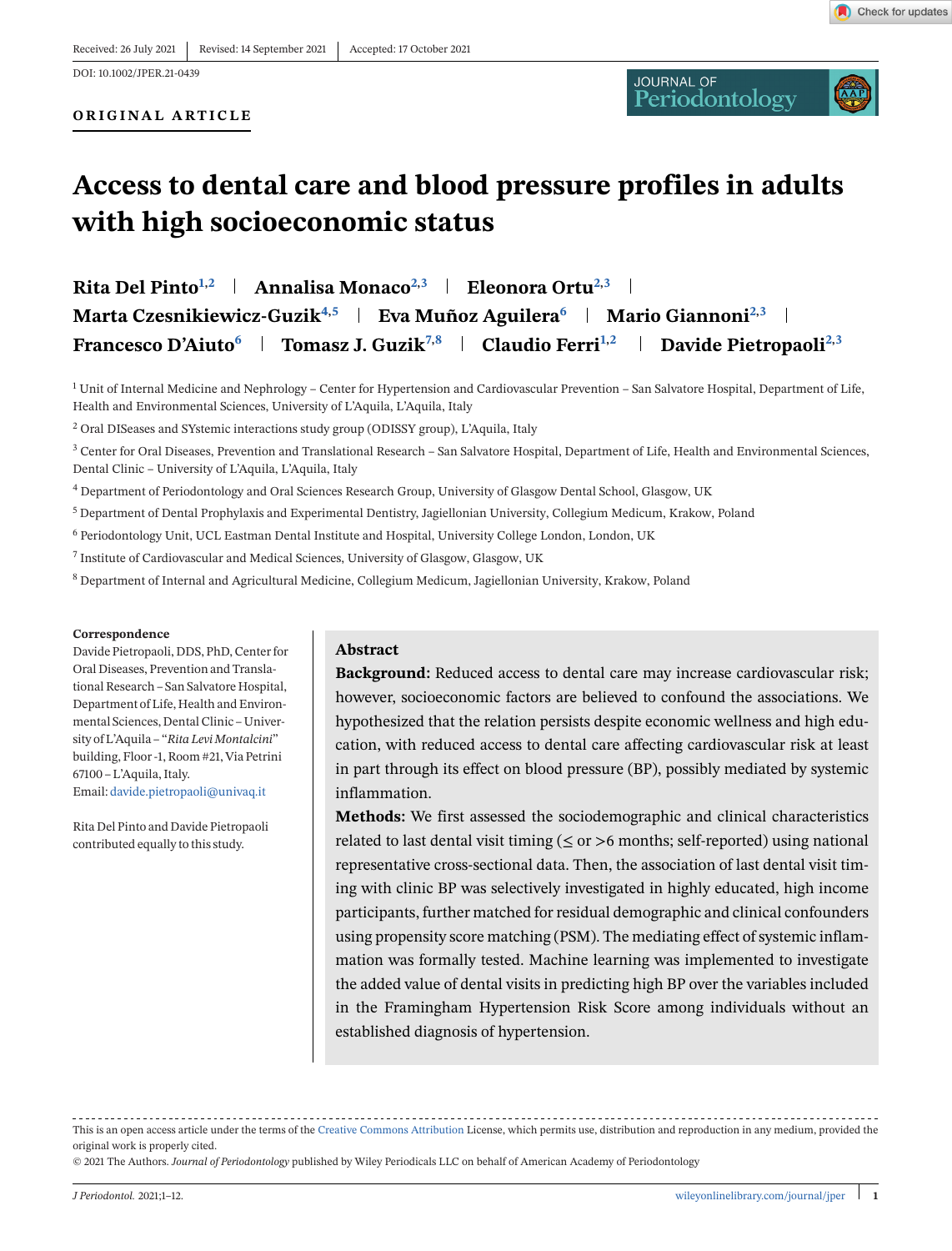**Results:** Of 27,725 participants included in the population analysis, 46% attended a dental visit  $\leq 6$  months. In the PSM cohort ( $n = 2350$ ), last dental visit attendance >6 months was consistently associated with 2 mmHg higher systolic BP  $(P = 0.001)$  and with 23 to 35% higher odds of high/uncontrolled BP compared with attendance ≤6 months. Inflammation mildly mediated the association. Access to dental care improved the prediction of high BP by 2%.

**Conclusions:** Dental care use impacts on BP profiles independent of socioeconomic confounders, possibly through systemic inflammation. Regular dental visits may contribute to preventive medicine.

#### **KEYWORDS**

blood pressure, dental care, inflammation, machine learning, oral health, socioeconomic factors

### **1 INTRODUCTION**

Hypertension is a major cardiovascular risk factor and a leading contributor to morbidity and mortality related to cardiovascular diseases (CVD). The latter represent the most common non-communicable diseases globally and a leading cause of death worldwide, $1$  causing 45% of total mortality in Europe in 2017.<sup>2</sup> Direct and indirect health costs related to hypertension and CVDs are astounding, and reducing systolic blood pressure (BP) by only 1 mmHg was estimated to translate into a \$100,000 annual saving per hypertensive individual. $3$  In this context, the Global Hearts Initiative has recently promoted a comprehensive approach for cardiovascular prevention that is based on integrated primary health care interventions[.4](#page-10-0)

As an inflammatory disease of the mouth increasing systemic inflammation, periodontitis has been recently acknowledged as an emerging contributor to cardiovascular risk. $5$  Consistent with this, dental care use appears to carry implications for cardiovascular health. $6-8$  Attend-ing a dental visit on a regular basis<sup>[9](#page-10-0)</sup> or within the previous year, $10$  in fact, was associated with reduced risk of stroke, and dental visits for professional cleaning with at least annual frequency were shown to reduce cardiovascular risk by  $14\%$ .<sup>[6](#page-10-0)</sup> In parallel, periodontitis is associated with 20% increased risk of high BP or uncontrolled hypertension, $11$  and bleeding gums with or without periodontitis are associated with further increase in the same risk by an additional  $20\%$ ,<sup>12</sup> with a possible mediating effect of inflammation.<sup>13,14</sup> Nevertheless, socioeconomic factors—especially income and education—are often believed to largely account for the associations,  $15,16$ and studies that control for these sources of confounding are lacking. There is also a lack of data that might provide a deeper insight into the issue of professional dental care fruition for integrated cardiovascular prevention.

We hypothesized that a missing piece in the associations between reduced access to dental care and increased cardiovascular risk could be attributable to the impact of neglected oral care on BP possibly mediated by inflammation. We tested our hypothesis in a setting where access to cures is not limited by economic capacity, nor by educational issues. Therefore, the aims of this study were to investigate the sociodemographic and clinical features related to access to dental care at the population level, and to explore the association of access to dental care patterns with BP and the possible mediating effect of inflammation in a subset of highly educated, high-income individuals.

#### **2 MATERIALS AND METHODS**

#### **2.1 Study population**

The National Health and Nutrition Examination Survey (NHANES) is a population-based program of studies following a complex, stratified, multistage, probabilitycluster design to select a nationally representative sample of the United States civilian, non-institutionalized population. We selected NHANES cycles where dental visit attendance was investigated with a specific question (OHQ030: "*About how long has it been since you last visited a dentist? Include all types of dentists, such as, orthodontists, oral surgeons, and all other dental specialists, as well as dental hygienists*"). Seven survey waves from 1999-2004 to 2011-2018 were selected, and a total of 27,725 individuals with complete information on both last dental visit and BP assessments were included (see Supplementary Figure S1 in online *Journal of Periodontology*).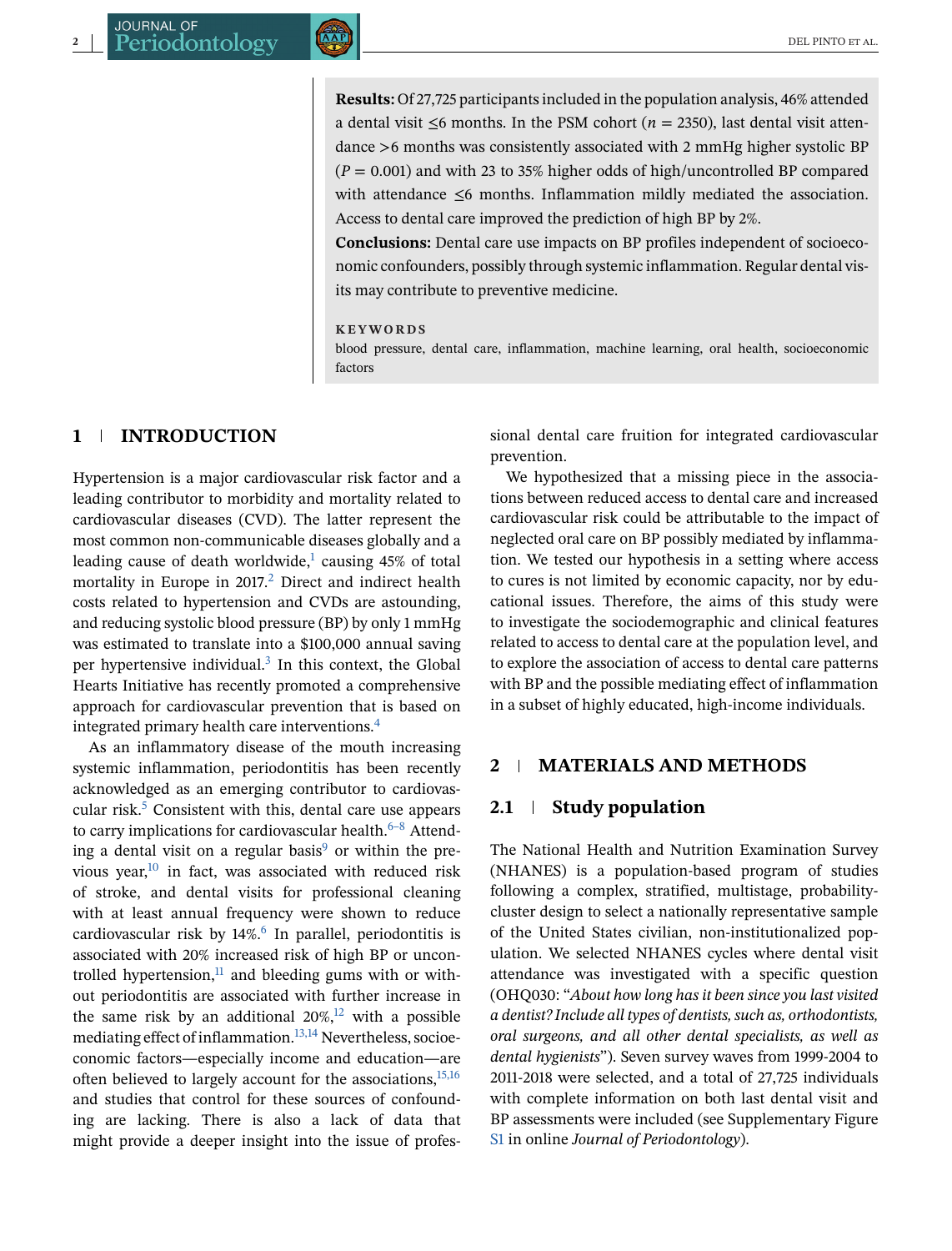# **2.2 Classification of dental visits attendance**

The timing of the last dental visit for each participant as reported by NHANES was dichotomized as attendance within or before the previous 6 months ( $\leq$  or >6 months).<sup>17</sup>

In terms of dental visits indications, four strata as collected by NHANES were identified: checkup/exam/hygiene; called for checkup/exam/hygiene; something was wrong/bothering/hurting; treatment of condition discovered at check-up/exam. For brevity, these strata are presented here as "scheduled appointment," "recall visit," "something wrong," and "treatment needed," respectively.

# **2.3 Markers of oral health status**

Information on the total number of permanent teeth, missing teeth for any cause, dental implants, as well as on periodontal indices (clinical attachment loss, CAL; periodontal probing depth, PPD; bleeding on probing, BoP) was reported as collected by NHANES. $18,19$ 

Given the inter-waves variability of periodontal assessment methods (full-mouth for NHANES waves from 2009 to 2014; partial-mouth for the years from 1999 to  $2004^{19,20}$ ), a case definition of periodontitis was not applied, and periodontal indices (BoP, PPD, and CAL) are presented as continuous variables and used for descriptive purposes only.

# **2.4 Blood pressure measurement and classification**

The average (mean  $\pm$  standard deviation, SD) of three valid seated, consecutive brachial BP readings obtained by trained personnel at a single examination visit following a standard protocol was used in this study for systolic and diastolic BP values (mmHg).

BP was also modeled as a categorical variable using the thresholds for the definition of hypertension diagnosis and control according to the American College of Cardiology/American Heart Association (ACC/AHA)  $(130/80 \text{ mmHg})^{21}$  $(130/80 \text{ mmHg})^{21}$  $(130/80 \text{ mmHg})^{21}$  and the European Society of Cardiology/European Society of Hypertension (ESC/ESH)  $(140/90 \text{ mmHg})^{22}$  BP values greater than or equal to these cutoffs were regarded as hypertension in untreated patients, and uncontrolled hypertension among those taking prescribed BP medications, and were labeled as "high/uncontrolled BP." Otherwise, they were classified as "normal/controlled BP."

# **2.5 Classification of covariates**

Sociodemographic characteristics of interest included: age; sex; race/ethnicity; education; income; health insurance status; and dental coverage. Clinical characteristics of interest included serum inflammatory markers (C-reactive protein [CRP]; high-sensitivity CRP [hsCRP]; white blood cells [WBC]); glycohemoglobin A1c (HbA1c); low-density lipoprotein cholesterol (LDL-c); triglycerides; and body mass index (BMI). Information on the last medical visit, as well as the available data on concomitant diseases (self-reported history of angina, congestive heart failure [CHF], coronary artery disease [CAD], heart attack, stroke, asthma, emphysema, chronic bronchitis, liver diseases, arthritis, cancer, as collected by NHANES), and smoking status were also collected.

#### **2.6 Statistical analysis**

The goals of this study were: (1) to assess the sociodemographic and clinical features related to access to dental care in a large, real-world setting, with focus on BP and (2) to test the association of access to dental care, as assessed by the timing of last dental visit, with BP in highly educated, high-income individuals (i.e., at least college graduates with  $>350\%$  of the federal poverty level, FPL).<sup>[23](#page-10-0)</sup>

Because the timing of dental visits might have reflected participants' health awareness, access to healthcare, and/or global health status, we controlled for possible additional confounders in the association analysis, besides socioeconomic factors, by applying propensity score matching (PSM) to the subgroup of highly educated, high-income NHANES participants. PSM is a technique used in observational studies to aid in the evaluation of cause–effect hypotheses and to reduce bias in the effect estimates by ensuring balance in the observed variables between groups. $24,25$  Specifically, 1:1 nearestneighbor matching was performed for age (smoothed function), sex, race/ethnicity, BMI, glycolipid profile, comorbidities, and smoking habits in the selected subgroup using logistic generalized additive model (GAM), achieving balance in terms of the mentioned confounders using a specific R package. $26$  Univariate balance summary statistics and visual depictions of distribution for each covariate were performed using the same library. $^{26}$ Variables multicollinearity were tested prior to applying PSM using a bootstrap stepwise algorithm.<sup>27</sup> BP means and univariate odds ratios (ORs) for high/uncontrolled BP according to the timing of last dental visit ( $\leq$  or  $>6$ months) were then obtained from logistic generalized linear model (GLM), where BP was the dependent variable.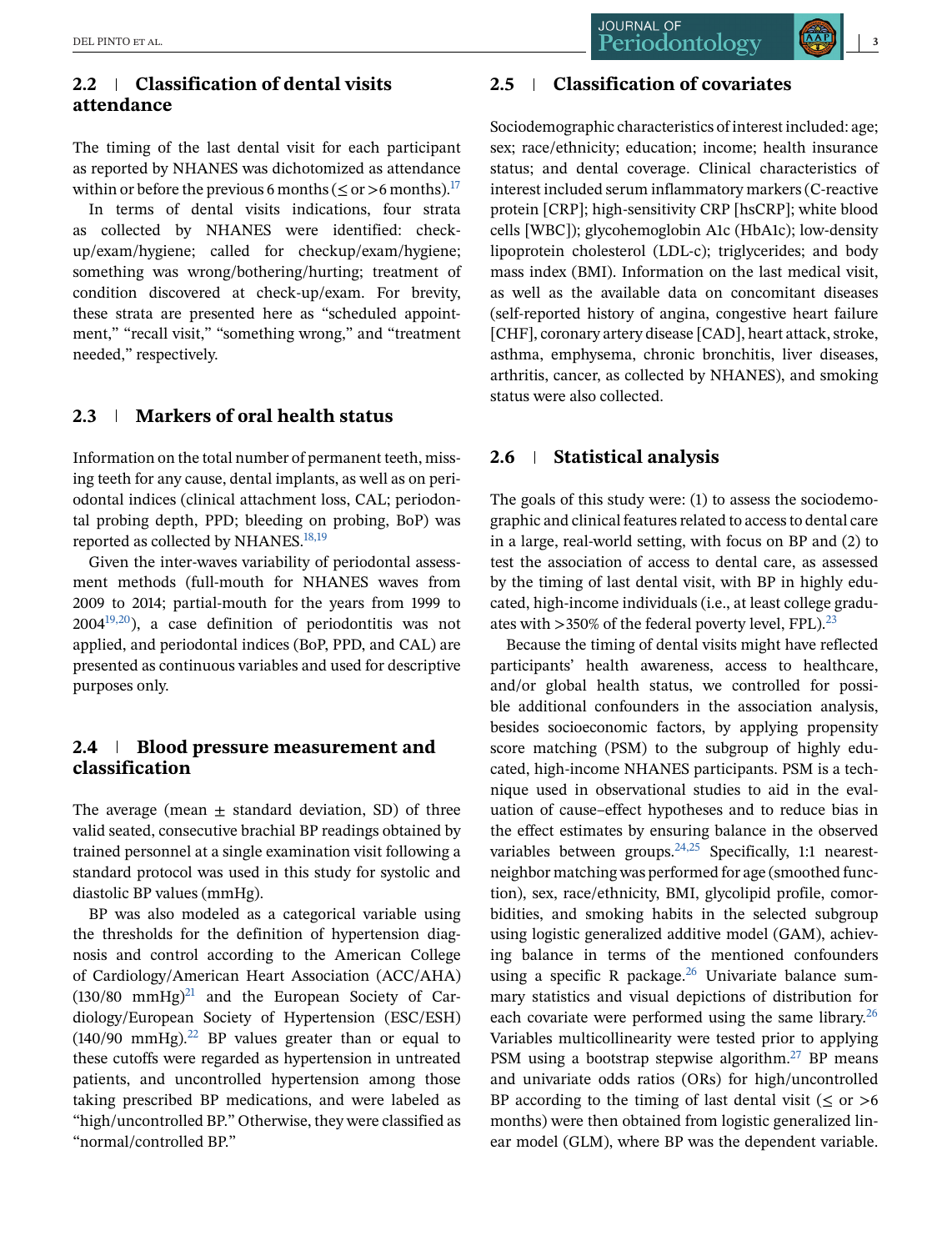#### **JOURNAL OF Periodontology**  $\left[\begin{array}{cc} \sqrt{AP} \\ \sqrt{AP} \end{array}\right]$

Further adjustment was made for insurance status (bivariate model), for its possible impact on BP management and treatment. Stratification was made based on the main reason for dental visit, the identification of treatment needs (periodontal treatment, dental hygiene, dental restoration), and the presence of dental implants. A subgroup analysis excluding those not taking the prescribed antihypertensive medications was also performed.

Formal mediation analysis was performed to test if the effect of dental visit reason (exposure) on the likelihood of high/uncontrolled BP (outcome) was mediated by hsCRP and WBC (mediators).<sup>[28](#page-11-0)</sup> Dental visit reason, and not their timing, was used as the exposure in the hypothesis that it would be more sensitive than timing in the assessment of a mediation effect of inflammation on BP, given the variety of conditions that prompted the dental visit and, consequently, the possibly different burden of local inflammation.

Finally, a highly effective machine learning classification technique, implemented by random forest using 10 fold cross-validation, was used to assess variables importance in predicting high BP ( $\geq$ 130/80 and  $\geq$ 140/90 mmHg). Machine learning was trained in the PSM subset after exclusion of patients with an established diagnosis of hypertension ( $N = 639$ ). Then, performance of access to dental care in predicting high BP was assessed by calculating its capacity to provide additional information compared with the variables used in the Framingham Hypertension Risk Score (age; sex; BMI; cigarette smoking).<sup>29</sup> To this aim, two models were instructed that differed only for the inclusion of dental care access. Hypertension family history was unavailable from NHANES and was therefore not included.

Complex multistage weighted probability samples were used for descriptive statistics for representativeness of the reference population, $30$  whereas unweighted estimates were adopted for association analyses on the specific PSM subset.<sup>31</sup> Population based estimates were evaluated with unpaired t tests for continuous variables and  $\chi^2$  tests for categorical variables, whereas Wilcoxon test was used for comparing means in the PSM subset.<sup>32</sup> Covariates had  $\langle 3\%$ of missing data, and no imputations were applied.<sup>33</sup> Statistical analyses were performed using R (v 4.0.2).

## **3 RESULTS**

### **3.1 Population-based descriptive analysis**

Of the 27,725 included participants, comparable to 1.17 billion people, 46% reported a dental visit within the previous 6 months (see Supplementary Table S1 in online *Journal of Periodontology*). They had lower BP, were less likely diagnosed with hypertension, and more likely reported taking the prescribed antihypertensive medications than the counterpart. They tended to be middle aged, highly educated, high-income, non-smoker, non-Hispanic White women, with healthier periodontium, lower levels of serum inflammatory markers, lower BMI, more favorable glycolipid profile, and were more likely to have health insurance and dental service coverage. They had less comorbidities, but more prevalent cancer. Their main reason for dental visit was checkup, exam, or dental hygiene. Only a minority reported a medical visit in the previous 6 months.

Conversely, participants who reported not having attended a dental visit in the previous 6 months were younger, non-White, middle income men with more comorbidities, neglected oral care, worse glycolipid profile, higher levels of serum inflammatory markers, and higher BP. They had more prevalent cardiovascular and respiratory diseases. Their main reason for accessing dental care were symptoms, and they more often needed further treatment. Interestingly, they more likely attended a dental visit than a medical visit in the previous year.

Further investigation on the timing of medical and dental visits revealed that 26.5% of individuals attended a dental office, whereas only 3.1% attended a general healthcare visit within the previous 6 months (*P* < 0.001). These findings were confirmed throughout age categories (see Supplementary Table S2 in online *Journal of Periodontology*).

Socioeconomic and ethnic/racial features (e.g., income, education, minorities) consistently impacted on dental visits attendance across the examined NHANES cycles (see Supplementary Table S3 in online *Journal of Periodontology*).

#### **3.2 PSM cohort for association analysis**

The PSM cohort comprised 2350 highly educated, highincome participants equally stratified in two groups  $(N = 1175$  per group) based on last dental visit attendance  $(\leq \text{or } >6 \text{ months})$  (Table [1\)](#page-4-0). Participants who attended a dental visit ≤6 months had less PPD and BoP, more permanent teeth and dental implants, lower WBC, lower systolic BP, and were more likely to achieve BP goals than the counterpart. They more likely had healthcare insurance.

Participants who attended a dental visit >6 months had 2.33 mmHg higher mean systolic BP (*P* = 0.001) (Table [1\)](#page-4-0) and +22 to +33% the odds of high/uncontroled BP (OR 1.22, 95% CI 1.03 to 1.44, *P* = 0.020 and OR 1.33, 95% CI 1.07 to 1.66,  $P = 0.011$  according to the US and the European guidelines, respectively) than the counterpart. After controling for healthcare insurance status, their OR (95% CI) of high/uncontroled BP was 1.23 (95% CI 1.04 to 1.46, *P* = 0.014) and 1.35 (95% CI 1.08 to 1.69, *P* = 0.009)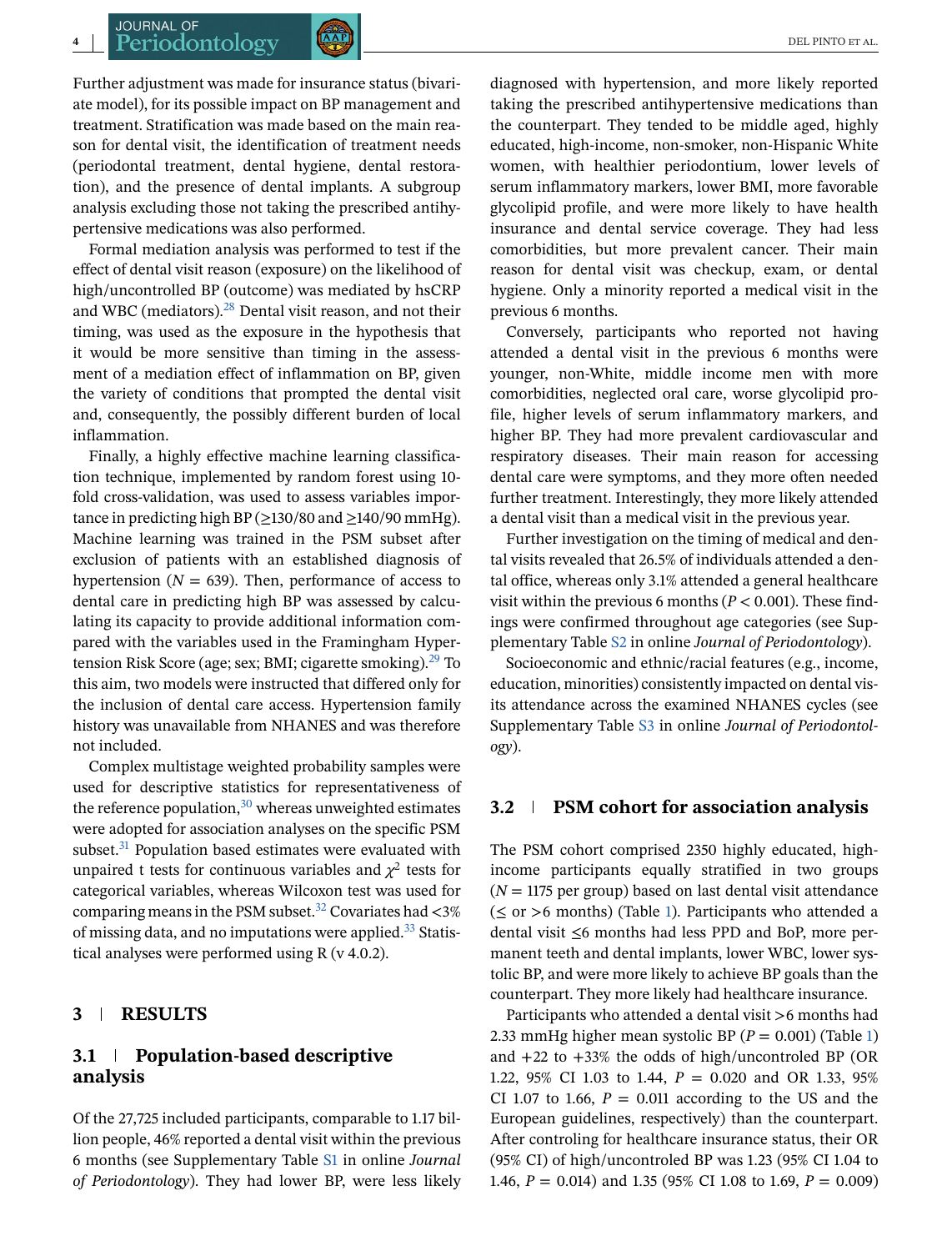<span id="page-4-0"></span>

| TABLE 1 Demographic and clinical characteristics of highly educated, high-income NHANES participants included in the PSM cohort                          |
|----------------------------------------------------------------------------------------------------------------------------------------------------------|
| $(n = 2350; 100\%$ college graduate or above and PIR > 350%), equally stratified according to the timing of the last dental visit ( $\leq$ or >6 months) |

| <b>Variables</b>                | <b>Strata</b>        | $\leq$ 6 Months | >6 Months       | P-value   |
|---------------------------------|----------------------|-----------------|-----------------|-----------|
| $\boldsymbol{N}$                |                      | 1175            | 1175            |           |
| Female (%)                      |                      | 551 (46.9)      | 537(45.7)       | 0.591     |
| Age (%)                         | $<$ 45               | 553 (47.1)      | 546 (46.5)      | 0.833     |
|                                 | 45-65                | 466 (39.7)      | 463 (39.4)      |           |
|                                 | >65                  | 156(13.3)       | 166(14.1)       |           |
| Race $(\%)$                     | Mexican American     | 59(5.0)         | 67(5.7)         | 0.825     |
|                                 | Other Hispanic       | 44(3.7)         | 53(4.5)         |           |
|                                 | NH White             | 584 (49.7)      | 577(49.1)       |           |
|                                 | NH Black             | 207(17.6)       | 205(17.4)       |           |
|                                 | Other race           | 281 (23.9)      | 273(23.2)       |           |
| Ethnicity $(\%)$                | Hispanic             | 103(8.8)        | 120(10.2)       | 0.260     |
| BMI (mean [SD])                 |                      | 28.22(6.01)     | 28.40 (6.18)    | 0.474     |
| BMI categories (%)              | Underweight          | 11(0.9)         | 16(1.4)         | 0.791     |
|                                 | Normal               | 367(31.2)       | 365(31.1)       |           |
|                                 | Overweight           | 405(34.5)       | 397(33.8)       |           |
|                                 | Obese                | 392 (33.4)      | 397 (33.8)      |           |
| WBC (mean [SD])                 |                      | 6.59(1.78)      | 6.88(2.67)      | 0.002     |
| Lymphocytes (mean [SD])         |                      | 1.99(0.62)      | 2.13(1.92)      | 0.015     |
| Neutrophils (mean [SD])         |                      | 3.85(1.45)      | 3.97(1.48)      | 0.051     |
| LDL (mean [SD])                 |                      | 117.07 (35.38)  | 118.75 (34.55)  | 0.471     |
| Triglycerides (mean [SD])       |                      | 118.89 (78.85)  | 137.56 (194.93) | 0.053     |
| HbA1c (mean [SD])               |                      | 5.57(0.77)      | 5.61(0.97)      | 0.205     |
| Self-reported diabetes (%)      |                      | 105(8.9)        | 93(7.9)         | 0.383     |
| Insulin therapy $(\%)$          |                      | 31(2.8)         | 24(2.1)         | 0.367     |
| Comorbidities (%)               |                      | 91(47.6)        | 80(51.9)        | 0.492     |
| N. of comorbidities (mean [SD]) |                      | 0.81(1.21)      | 0.93(1.24)      | 0.356     |
| Asthma $(\%)$                   |                      | 150(12.8)       | 140(11.9)       | 0.583     |
| $CHF$ (%)                       |                      | 12(1.0)         | 15(1.3)         | 0.699     |
| $CAD$ (%)                       |                      | 38(3.2)         | 32(2.7)         | 0.544     |
| Angina (%)                      |                      | 24(2.0)         | 14(1.2)         | 0.144     |
| Heart attack (%)                |                      | 27(2.3)         | 26(2.2)         | 1.000     |
| Stroke (%)                      |                      | 19(1.6)         | 17(1.4)         | $0.871\,$ |
| Emphysema (%)                   |                      | 5(0.4)          | 3(0.3)          | 0.722     |
| Chronic bronchitis (%)          |                      | 44(3.7)         | 31(2.6)         | 0.161     |
| Liver diseases (%)              |                      | 31(2.6)         | 41(3.5)         | 0.283     |
| Arthritis $(\%)$                | Osteoarthritis       | 59(30.1)        | 47(29.9)        | 0.317     |
|                                 | Psoriatic arthritis  | 7(3.6)          | 11(7.0)         |           |
|                                 | Rheumatoid arthritis | 110(56.1)       | 89(56.7)        |           |
|                                 | Other                | 20(10.2)        | 10(6.4)         |           |
| Cancer $(\%)$                   |                      | 105(8.9)        | 115(9.8)        | 0.524     |
| $CRP$ (mean $[SD]$ )            |                      | 0.35(0.57)      | 0.34(0.52)      | 0.951     |
| hs-CRP (mean [SD])              |                      | 3.14(5.41)      | 3.21(5.57)      | 0.873     |
| HT diagnosis (%)                |                      | 343 (29.2)      | 348 (29.7)      | 0.835     |
| HT prescriptions $(\%)$         |                      | 291 (84.8)      | 280(80.7)       | 0.180     |
| Now taking HT drugs (%)         |                      | 259 (89.0)      | 242 (86.4)      | 0.418     |

(Continues)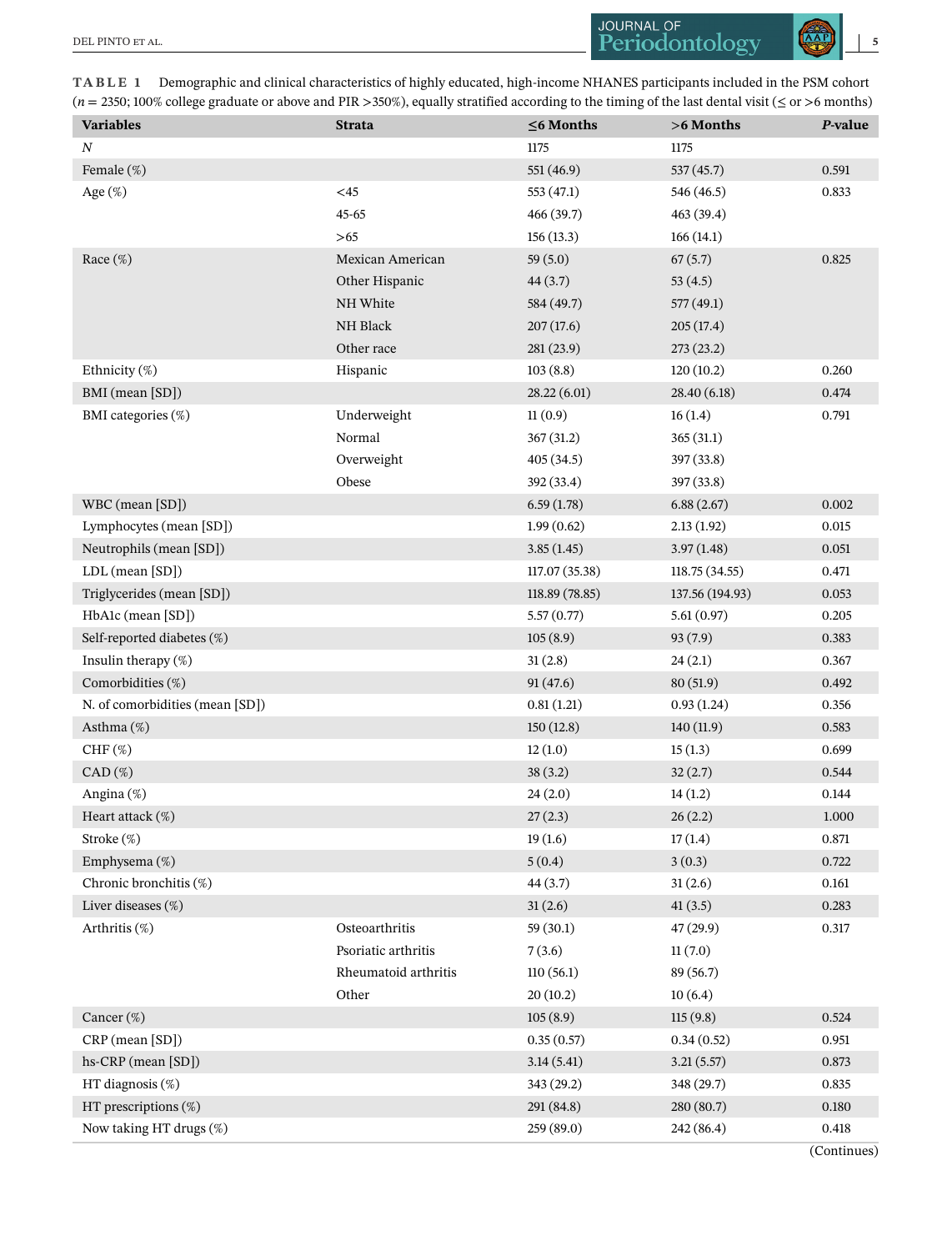**TABLE 1** (Continued)

| <b>Variables</b>                   | <b>Strata</b>                                      | $\leq$ 6 Months | >6 Months      | P-value |
|------------------------------------|----------------------------------------------------|-----------------|----------------|---------|
| Controlled HT (ACC/AHA guidelines) | $<$ 130/80 mmHg                                    | 746 (63.5)      | 691 (58.8)     | 0.022   |
| Controlled HT (ESC/ESH guidelines) | $<$ 140/90 mmHg                                    | 1010(86.0)      | 965(82.1)      | 0.013   |
| SBP (mean [SD])                    |                                                    | 121.23 (16.38)  | 123.56 (17.41) | 0.001   |
| DBP (mean [SD])                    |                                                    | 72.53 (10.30)   | 73.18 (11.40)  | 0.144   |
| CAL (mean [SD])                    |                                                    | 1.07(0.66)      | 1.11(0.74)     | 0.319   |
| PPD (mean [SD])                    |                                                    | 1.09(0.40)      | 1.17(0.46)     | 0.001   |
| BoP (mean [SD])                    |                                                    | 4.26(7.22)      | 6.86(10.30)    | 0.002   |
| Missing teeth (mean [SD])          |                                                    | 6.42(6.47)      | 7.31(7.94)     | 0.003   |
| Dental implants (%)                |                                                    | 75(6.6)         | 36(3.2)        | < 0.001 |
| Smoking (%)                        |                                                    | 353(30.0)       | 366 (31.1)     | 0.591   |
| Health insurance (%)               |                                                    | 1167(99.3)      | 1111(94.6)     | < 0.001 |
| Dental coverage (%)                |                                                    | 275(73.7)       | 241 (68.3)     | 0.124   |
| Last medical visit $(\%)$          | <6 Months                                          | 0(0.0)          | 2(2.1)         | 0.714   |
|                                    | $<$ 1 Year                                         | 1(2.7)          | 5(5.2)         |         |
|                                    | <3 Years                                           | 27(73.0)        | 61(62.9)       |         |
|                                    | $\geq$ 3 Years                                     | 9(24.3)         | 28(28.9)       |         |
|                                    | Never                                              | 0(0.0)          | 1(1.0)         |         |
| Last dental visit $(\%)$           | $\leq$ 6 Months                                    | 1175 (100.0)    | 0(0.0)         | < 0.001 |
|                                    | <1 Year                                            | 0(0.0)          | 517(44.0)      |         |
|                                    | $<$ 2 Years                                        | 0(0.0)          | 295(25.1)      |         |
|                                    | <3 Years                                           | 0(0.0)          | 141(12.0)      |         |
|                                    | $<$ Years                                          | 0(0.0)          | 107(9.1)       |         |
|                                    | $\geq$ 5 Years                                     | 0(0.0)          | 115(9.8)       |         |
| Dental visit reasons (%)           | Called for check-up/exam/clean                     | 94(8.0)         | 68(5.8)        | < 0.001 |
|                                    | Check-up/exam/clean                                | 854 (72.7)      | 776 (66.0)     |         |
|                                    | Something was wrong/bothering/hurting              | 123(10.5)       | 216(18.4)      |         |
|                                    | Treatment of condition discovered at check-up/exam | 94(8.0)         | 93(7.9)        |         |
| Recommendation for cure (%)        | Dentist within 2 weeks                             | 5(0.4)          | 29(2.6)        | < 0.001 |
|                                    | Dentist earliest convenience                       | 277(24.4)       | 458 (40.8)     |         |
|                                    | Continue regular routine care                      | 855 (75.2)      | 635 (56.6)     |         |
| NHANES cycles $(\%)$               | 1999-2000                                          | 117(10.0)       | 86(7.3)        | 0.045   |
|                                    | 2001-2002                                          | 139(11.8)       | 158(13.4)      |         |
|                                    | 2003-2004                                          | 123(10.5)       | 140(11.9)      |         |
|                                    | 2011-2012                                          | 217(18.5)       | 202 (17.2)     |         |
|                                    | 2013-2014                                          | 227(19.3)       | 209 (17.8)     |         |
|                                    | 2015-2016                                          | 179(15.2)       | 167(14.2)      |         |
|                                    | 2017-2018                                          | 173 (14.7)      | 213(18.1)      |         |

ACC, American College of Cardiology; AHA, American Heart Association; BMI, Body Mass Index; BoP, bleeding on probing; CAD, coronary artery disease; CAL, clinical attachment loss; CHF, congestive heart failure; CRP, C-reactive protein; DBP, diastolic blood pressure; ESC, European Society of Cardiology; ESH, European Society of Hypertension; HbA1C, glycohemoglobin; HS-CRP, high sensitive C-reactive protein; HT, hypertension; LDL, low-density cholesterol; NH, non-Hispanic; NHANES, National Health and Nutrition Examination Survey; PIR, poverty-income ratio; PPD, periodontal probing depth; SBP, systolic blood pressure; SD, standard deviation; WBC, white blood cells.

according to the US and the European guidelines, respectively. Additional inclusion of survey years did not modify the results (data not shown).

Mean systolic BP progressively increased from participants with a scheduled visit ( $N = 1630$ ; 121.1  $\pm$  16.0 mmHg),

to those with a recall visit ( $N = 162$ ; 122.0  $\pm$  15.4 mmHg), treatment needs (*N* = 187; 124.2 ± 17.3 mmHg; +3.1 mmHg, *P* = 0.014), and something wrong ( $N = 339$ ; 127.2  $\pm$ 20.4 mmHg; +6.1 mmHg, *P* < 0.001) (Figure [1A\)](#page-6-0). In agreement with this, participants who did not need additional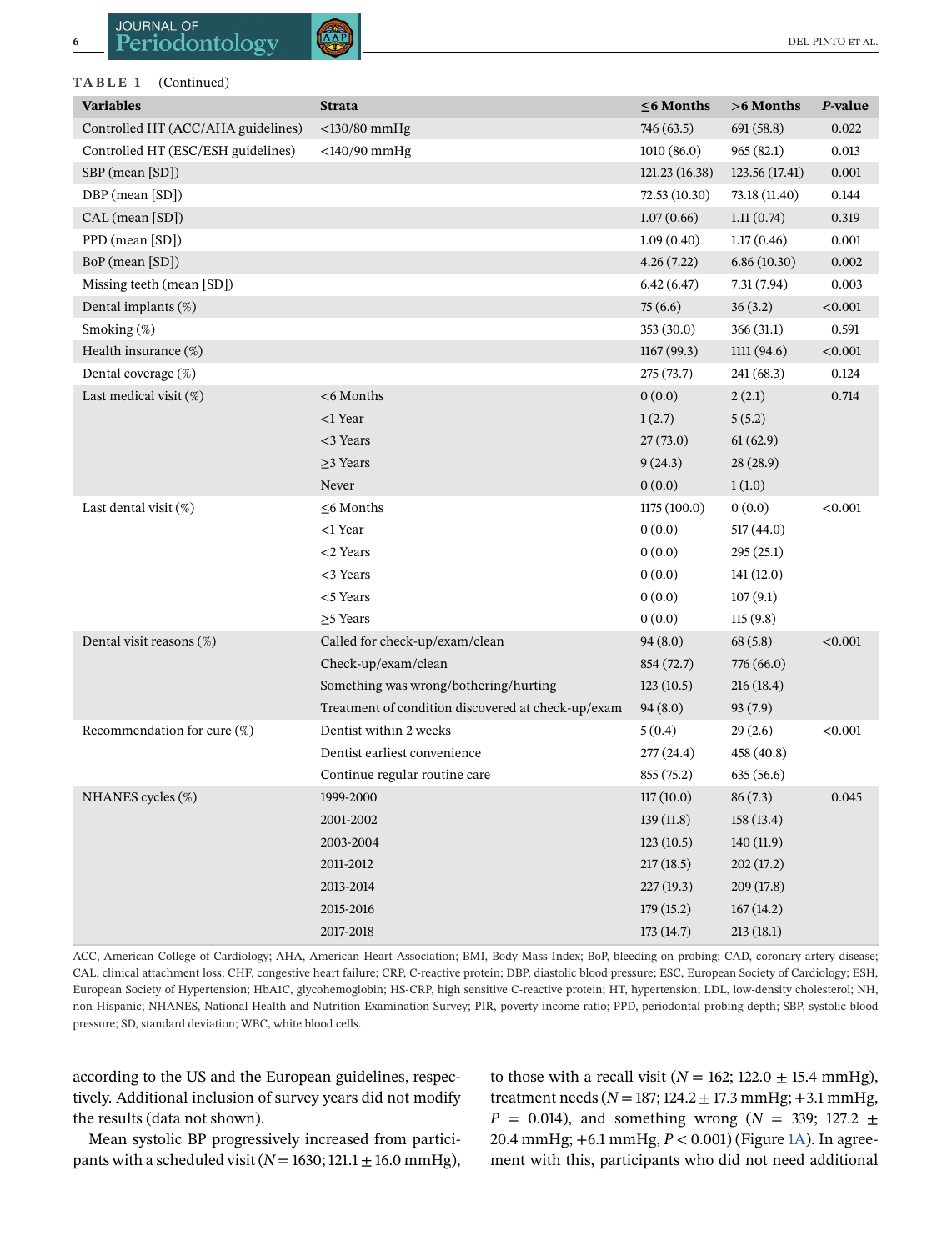<span id="page-6-0"></span>

**FIGURE 1** Systolic BP according to reasons for dental visit attendance (**panel A**), related recommendations (**panel B**), and selected clinical features (**panels C and D**) in the PSM cohort. Panel A, B, C: mean systolic BP (SD) (mmHg) is reported. Panel A: scheduled visit is the reference. Panel D: cubic spline of the relationship between systolic BP (mmHg) and the number of missing teeth. The relation is linear up to 12 missing teeth (dotted line)

dental visits ( $N = 1490$ , 121.1  $\pm$  16.1 mmHg) and those who had no dental implants ( $N = 2155$ , 122.1  $\pm$  16.7 mmHg) had lower mean systolic BP than the counterparts (n.769, +3.4 mmHg, *P* < 0.001; and n.111, +4.0 mmHg, *P* = 0.025, respectively) (Figure 1B,C). The association of systolic BP with missing teeth was substantially linear up to the threshold of 12 missing teeth (Figure 1D).

Systolic BP progressively increased with clinical measures of gingival health (PPD, CAL), independent of access to dental care, and no difference in mean systolic BP was observed according to dental visits attendance given the same PPD ( $P = 0.397$ ) or CAL ( $P = 0.309$ ) (see Supplementary Figure S2 in online *Journal of Periodontology*). These findings were also confirmed in a restricted analysis on 766 participants from the 2011-2014 NHANES waves, where full-mouth, six-sites periodontal assessment was performed (data not shown).

The subgroup analysis restricted to those taking the prescribed antihypertensive medications  $(N = 501)$  indicated a significant increase in the risk of BP  $\geq$ 140/90 mmHg among individuals not attending the dental office in the previous 6 months (*N* = 259; OR 1.62, 95% CI: 1.11 to 2.36;  $P = 0.012$ ). The addition of insurance status in the model did not modify the results. Their mean systolic BP tended to be 3.2 mmHg higher than the counterpart (134.3  $\pm$ 19.2 mmHg versus 131.1 ± 18.2 mmHg, *P* = 0.055). Their risk of BP ≥130/80 mmHg was not significantly increased (OR 1.26, 95% CI: 0.88 to 1.81, *P* = 0.199; and OR 1.25, 95% CI: 0.87 to 1.79,  $P = 0.230$  in the univariate and the bivariate model, respectively).

Machine learning performed on participants without an established diagnosis of hypertension  $(N = 1657)$ indicated that information on access to dental care significantly improved the AUC-ROC for high BP com-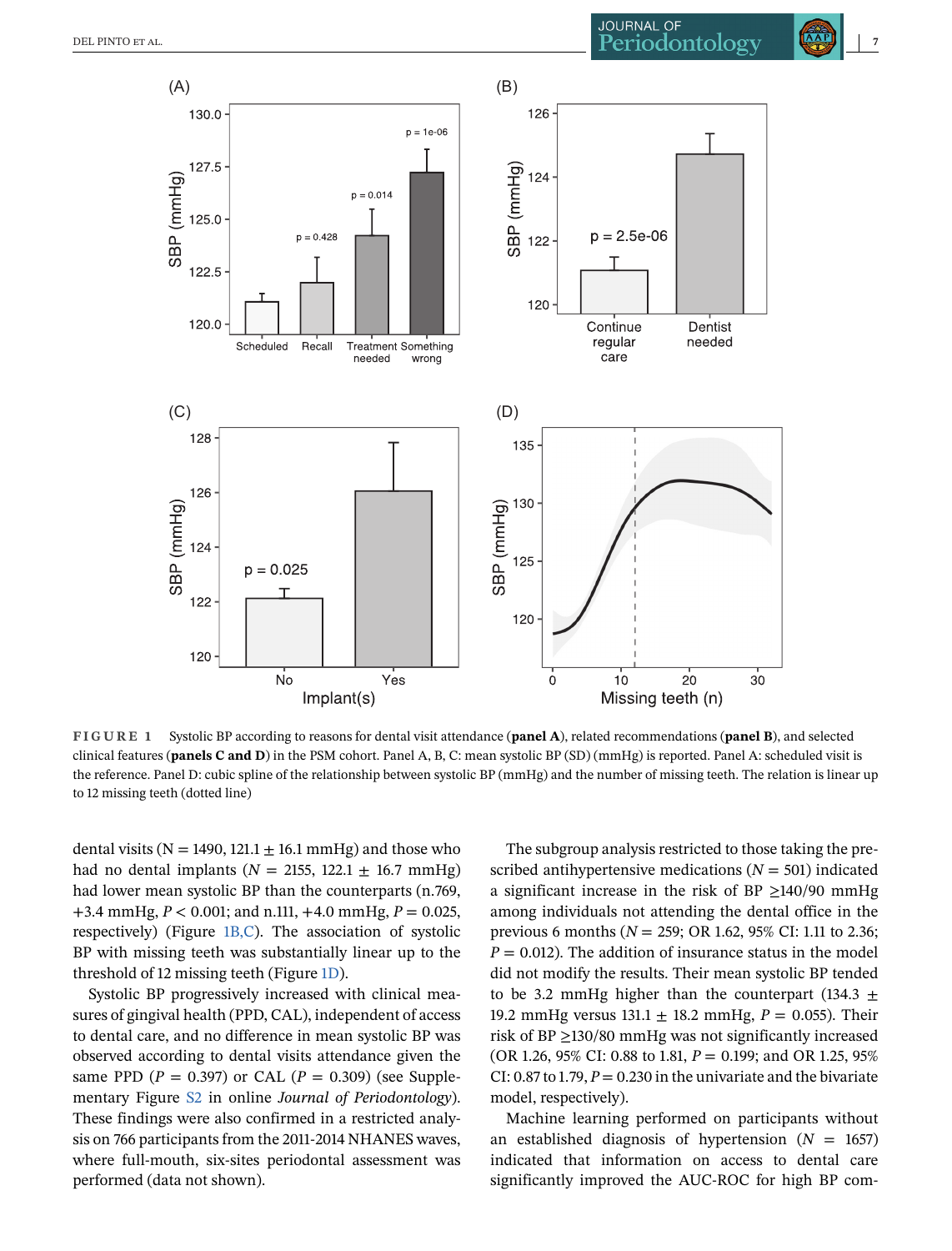

**FIGURE 2** Improvement of the AUC-ROC after the addition of last dental visit timing to the Framingham Hypertension Risk Score. **Panels A and C**. The addition of the information on dental visit attendance >6 or ≤6 months significantly improved the AUC-ROC for high BP (A: ≥130/80 mmHg; C: ≥140/90 mmHg) compared with the AUC-ROC of the Framingham Hypertension Risk Score alone. **Panels B and D**. Dental visit attendance >6 or  $\leq$ 6 months ranked superior than cigarette smoking (B, D) and sex (D) in the variable importance analysis. AUC, area under the curve; DV, dental visit

pared with the AUC-ROC obtained without this variable (0.69 vs 0.66 to 0.67 depending on the BP threshold; Figure 2A,B). In particular, including dental visits attendance determined a gain in the model predictive power by 2% over the variables of the Framingham Hypertension Risk Score (Figure 2A,B), and improved the prediction of high BP more than cigarette smoking (Figure 2C,D).

We then examined serum inflammatory markers (hsCRP, WBC) based on the reason for dental visits fruition and related recommendations. Mean serum hsCRP levels, available from the 2015-2018 NHANES cycles  $(N = 719)$  [Citation error], were significantly higher among individuals who attended the dental office for some treatment need ( $N = 57$ ; 4.0  $\pm$  5.0 mg/L) compared with those having a scheduled appointment ( $N = 496$ ,  $3.1 \pm 4.8$  mg/L; mean difference 0.9 mg/L,  $P = 0.018$ ) or

a recall visit ( $N = 56$ ,  $2.2 \pm 3.3$  mg/L, mean difference 1.8 mg/L;  $P = 0.009$ ) (Figure [3A\)](#page-8-0). Similarly, mean serum hsCRP was higher among participants who were told they needed further assessments ( $N = 121$ ; 4.3  $\pm$  8.3 mg/L) compared with those who were told to continue with routine care ( $N = 577$ ; 2.9  $\pm$  4.7 mg/L; mean difference 1.4 mg/L,  $P < 0.001$ ) (Figure [3B\)](#page-8-0).

Individuals attending the dental office for a recall visit had lower total WBC than those who attended for treatment needs ( $P = 0.047$ ) or for something wrong ( $P = 0.033$ ).

A progressive increase in systolic BP based on dental visits reason was also confirmed in the subset of participants with available hsCRP (scheduled visit: 121.5  $\pm$  15.5 mmHg; recall visit:  $+2.6$  mmHg, NS; treatment needed:  $+6.3$  mmHg,  $P = 0.005$ ; something wrong: +8.4 mmHg, *P* < 0.001). The formal mediation analysis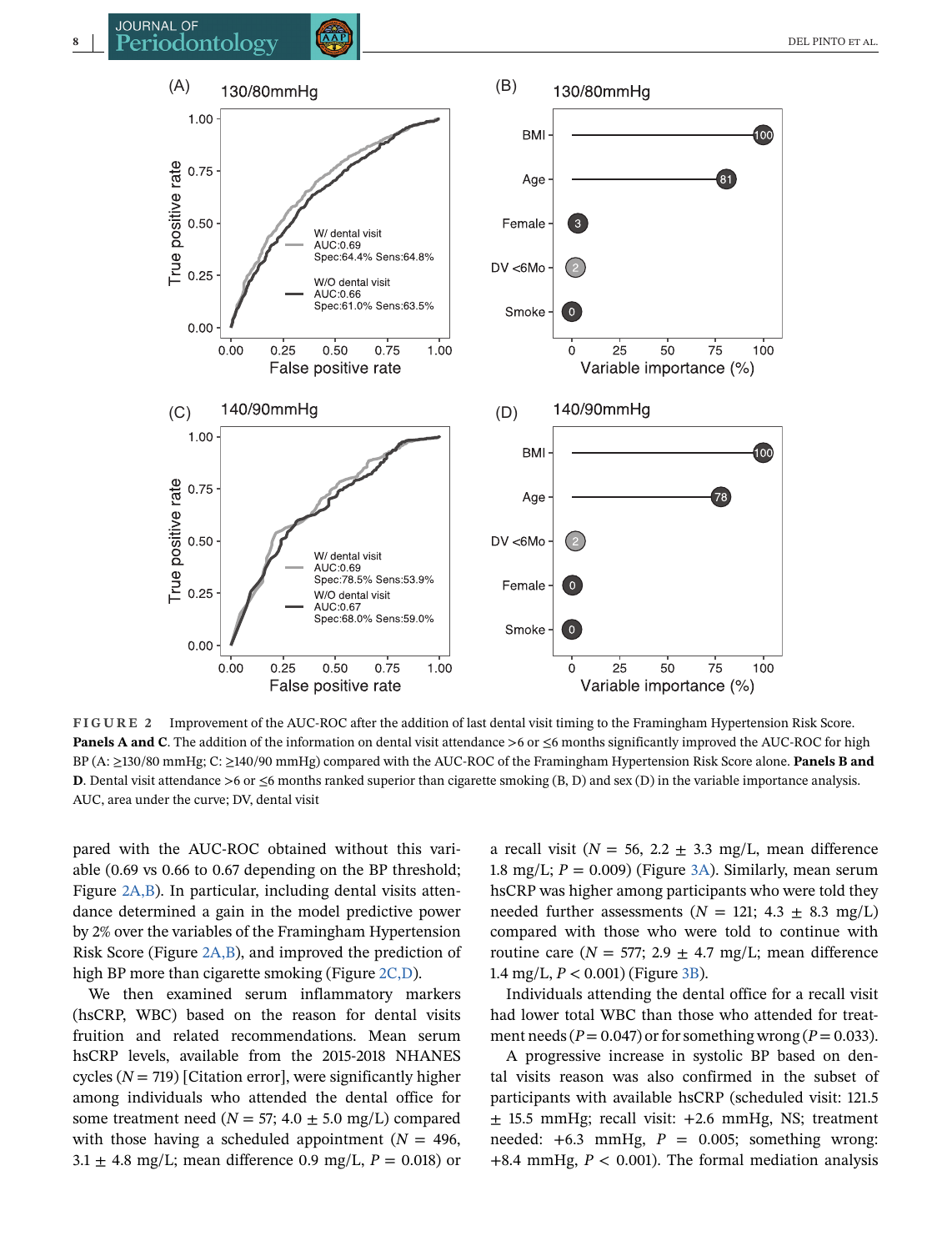<span id="page-8-0"></span>

**FIGURE 3** Serum hsCRP (SD) (mg/L) according to reasons for dental visit attendance (**panel A**) and related recommendations (**panel B**) in the PSM cohort. Panel A: scheduled visit is the reference



**FIGURE 4** Formal mediation analysis relative to the mediation effect of serum hsCRP (**panel A**) or WBC (**panel B**) in the association between dental visit reason and systolic BP. Independent variable (*x*): reasons for dental visit attendance (scheduled appointment; recall visit; something wrong; treatment needed); dependent variable (*y*): systolic BP (mmHg); mediator (*M*): hsCRP (mg/dL) or WBC (count/uL). Direct effect of *x* on *y* (*c*'); effect of *x* on *M* (a); effect of *M* on *y* (b); total effect of *x* on *y* (c); proportion of the mediated effect (pEM). Independent categorical variable was converted into numeric as specified.<sup>[28](#page-11-0)</sup> \*\*\* $P < 0.001$ ; \* $P < 0.01$ ; \* $P < 0.05$ 

indicated that hsCRP and WBC mediated 6.88% and 0.46% of the effect of dental visit reason on systolic BP, respectively (Figure 4A,B).

# **4 DISCUSSION**

This population-based analysis on NHANES adults indicates that access to dental care was associated with several demographic and clinical features, including BP profile and control, across all the examined survey campaigns. The association with BP persisted after controlling for the available confounders related to health awareness, access to healthcare, and global health status among propensitymatched individuals in the top category of income and education. Not attending a dental office in the previous 6 months was associated with 2 mmHg higher systolic BP and with 23 to 35% higher odds of high/uncontrolled BP compared with attendance within 6 months. Having treatment needs or suffering from an acute oral issue was associated with worse systolic BP by 3 to 6 mmHg compared with professional oral care fruition for a scheduled appointment.

Although the exact mechanisms behind the reported associations remain to be elucidated, low-grade systemic inflammation appears to contribute to the observed findings. The need for treatment, whether as the reason for the dental visit or as the related recommendation, was in fact associated with higher hsCRP by 0.9 to 1.4 mg/L and higher systolic BP compared with stable conditions. Mechanistically, nearly 7% of the effect of accessing dental care on BP was mediated by hsCRP. This is in line with the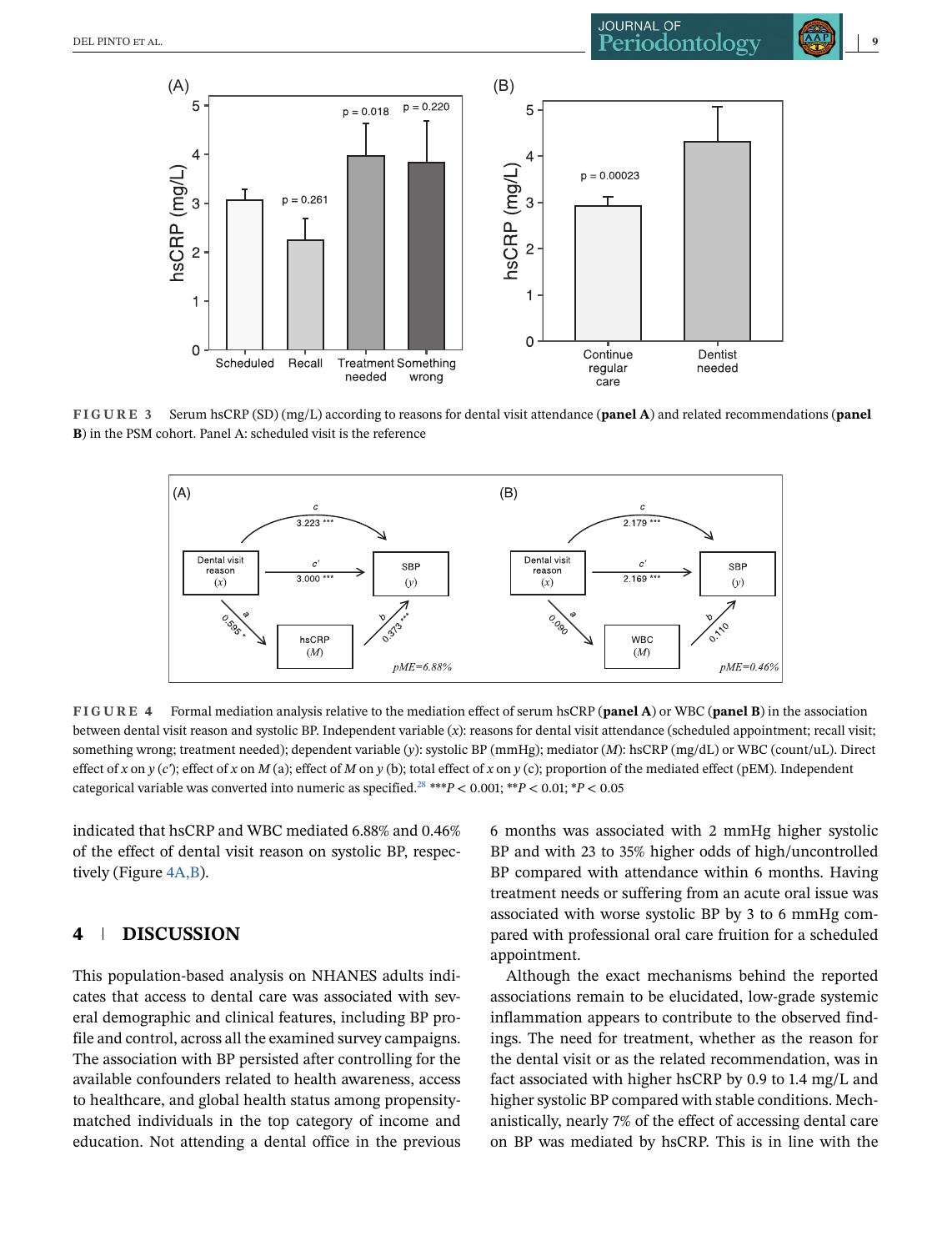existing evidence of neglected oral care as a source of systemic inflammation with cardiovascular impact, $8,13$  and expands current knowledge on its effects on BP as the bridge to cardiovascular implications.<sup>[9](#page-10-0)</sup>

Our descriptive analysis is in line with previous evidence indicating an association between socioeconomic inequalities and oral health status, whether self-reported or clinically diagnosed.<sup>15,34</sup> Specifically, it has been demonstrated that the socioeconomic position is negatively associated with oral health and clinically diagnosed dental disease.[15,35](#page-10-0) Our propensity-score matched analysis advances the available knowledge by showing an association between dental visits and BP despite economic wellness and high education.

Intriguingly, we observed that individuals with at least one dental implant had higher systolic BP compared with those without. This is an interesting observation, because recent findings support the hypothesis that titanium particles from implants might drive low-grade inflammation.<sup>36</sup> Specifically, histology shows that peri-implant sites harbor more neutrophils, larger proportions of CD19+  $\text{cells}^{37}$ and higher levels of inflammatory cytokines $38$  than control sites, which might translate into a plausible systemic impact. $39$ 

Hypertension itself is considered a condition associated with low-grade inflammation involving both innate and adaptive immunity. $40,41$  Toll-like receptor 4 and activated perivascular T cells were shown to trigger vascular inflammation in response to hypertensive stimuli, ultimately leading to arterial remodeling and impaired vasoreactivity. $40,42$  There is evidence of a hypertensionspecific immune host response to periodontal bacteria,  $43$ and that the oral-gut microbiota is involved in BP regulation[.44](#page-11-0) Importantly, periodontal treatment and a healthy oral microbiota significantly modulate adaptive immunity.<sup>14,45</sup> In this setting, better access to dental care, also by means of timely dental visits, might reduce the systemic inflammatory burden by a multiplicity of mechanisms, spanning immunity modulation to dysbiosis reversal.

We also observed that higher values of PPD and CAL were associated with worse systolic BP independent of the timing of the last dental visit. Identifying individuals with poor periodontal health, either despite regular dental visits or in relation to neglected oral care, might therefore be relevant in cardiovascular prevention.

Our findings also suggest that people attended the dentist more often than the medical doctor. Thus, oral health specialists might play a crucial role in detecting chronic diseases, related risk factors, and the conditions possibly affecting their progression and control.<sup>46</sup> Such a contribution to preventive medicine might lighten the socioeconomic burden attributable to CVD.

This study has some limitations. Periodontal examination was performed according to different protocols across NHANES campaigns, which should be considered when interpreting the relative findings. BoP, which is associated with a worse BP profile, $12$  was not widely available. Findings might not be widely generalizable to other settings with different health and dental care access policies. The Framingham Hypertension Risk Score was developed to detect hypertension incidence in predominantly White people, although found to perform well also among non-White individuals, $47$  and information on family history of hypertension was unavailable. The impact of unmeasured residual confounders, including unmeasured cultural determinants, home oral hygiene, and other diseases affecting dental visits attendance or systemic inflammation, could not be examined.<sup>48</sup>

This study also has several strengths. It is the first to examine the impact of reduced access to dental care on BP profile and control after exclusion of relevant socioeconomic bias sources. Besides improving internal validity, PSM also allowed for causal inferences in the context of an observational, cross-sectional study, adding to previous literature where socioeconomic confounders were not controled for. A subgroup analysis excluding untreated hypertensive individuals was performed. A formal mediation analysis was performed, supporting systemic inflammation as a link between oral health behavior and BP. The added value of dental visits timing for high BP prediction was tested by a highly effective machine learning technique. In addition, we provide the first evidence of impaired BP profile in individuals with dental implants. The population-based analysis was conducted on a large, representative sample of the multiethnic US population in a large time span.

# **5 CONCLUSIONS**

In conclusion, access to dental care assessed by the timing of dental visits is related to BP profiles, possibly through systemic inflammation. Thus, cardiovascular prevention strategies might benefit from a comprehensive approach that includes timely dental visits.<sup>[49](#page-11-0)</sup> Future clinical trials on hypertension, as well as the clinical practice, might benefit from systematically assessing information on oral health status and access to dental care.

#### **ACKNOWLEDGMENTS**

The authors would like to acknowledge Professor Guido Macchiarelli, Chair of the Department of Life, Health and Environmental Sciences, University of L'Aquila, and the Rector of the University of L'Aquila Professor Edoardo Alesse who provided general support.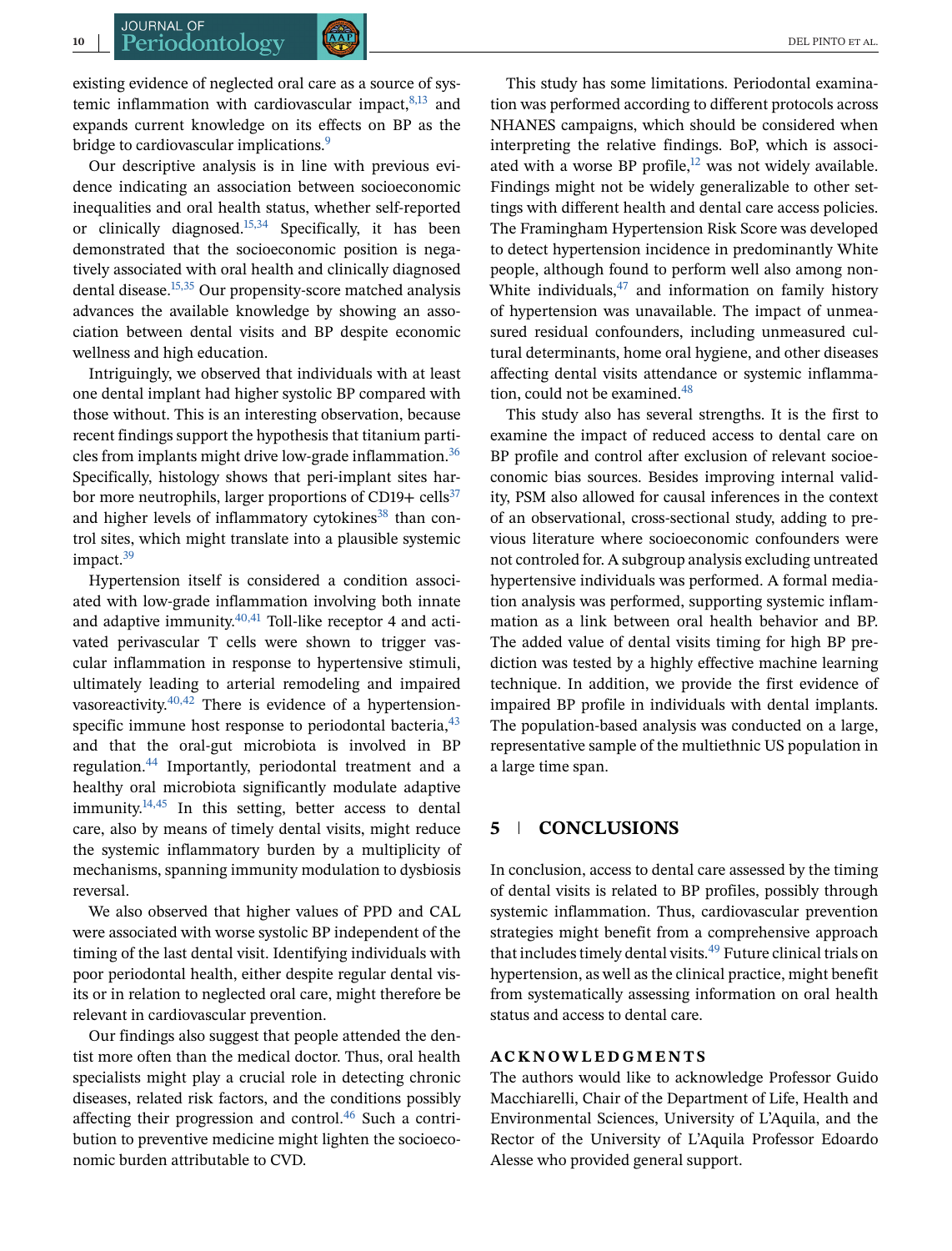# <span id="page-10-0"></span>**FINANCIAL DISCLOSURE**

RD P, MG, AM, and DP received a proportion of funding from Colgate-Palmolive Italy SRL within "Colgate Prize 2020". EMA and FD work at UCLH/UCL who received a proportion of funding from the Department of Health's NIHR Biomedical Research Centre funding scheme.

#### **CONFLICT OF INTEREST**

The authors declare no conflicts of interest.

#### **AUTHOR CONTRIBUTIONS**

DP and RDP contributed equally to this paper. DP and RDP contributed to the conception and the design of the work, acquisition and data analysis. DP, RDP, FDA, EMA, CF, AM, EO, MG, MCG, and TG contributed to interpretation of data for the work. DP, RDP, EO, and EMA drafted the manuscript. AM, MG, FDA, MCG, TG, and CF critically revised the manuscript. All gave final approval and agreed to be accountable for all aspects of work ensuring integrity and accuracy.

#### DATA AVAILABILITY STATEMENT

Data can be accessed/required to the Center for Disease Control and Prevention cdc.gov.

#### **REFERENCES**

- 1. Virani SS, Alonso A, Benjamin EJ, et al. Heart disease and stroke statistics-2020 update: a report from the American Heart Association. *Circulation*. 2020;141(9):e139-596.
- 2. Timmis A, Townsend N, Gale C, et al. European Society of Cardiology: cardiovascular disease statistics 2017. *Eur Heart J*. 2018;39(7):508-579.
- 3. Jacob V, Chattopadhyay SK, Proia KK, et al. Economics of selfmeasured blood pressure monitoring: a community guide systematic review. *Am J Prev Med*. 2017;53(3):e105-13.
- 4. World Health Organization. Hearts: technical package for cardiovascular disease management in primary health care [Internet]. WHO Library Cataloguing-in-Publication Data, editor. WHO Document Production Services, Geneva, Switzerland; 2016. Available from: [http://apps.who.int/iris/bitstream/10665/](http://apps.who.int/iris/bitstream/10665/252661/1/9789241511377-eng.pdf?ua=1) [252661/1/9789241511377-eng.pdf?ua=1](http://apps.who.int/iris/bitstream/10665/252661/1/9789241511377-eng.pdf?ua=1)
- 5. Sanz M, Marco Del Castillo A, Jepsen S, et al. Periodontitis and cardiovascular diseases: consensus report. *J Clin Periodontol*. 2020;47(3):268-288.
- 6. Park S-Y, Kim S-H, Kang S-H, et al. Improved oral hygiene care attenuates the cardiovascular risk of oral health disease: a population-based study from Korea. *Eur Heart J*. 2019;40(14):1138-1145.
- 7. Chang Y, Woo HG, Park J, Lee JS, Song T-J. Improved oral hygiene care is associated with decreased risk of occurrence for atrial fibrillation and heart failure: a nationwide populationbased cohort study. *Eur J Prev Cardiol*. 2020;27(17):1835-1845.
- 8. de Oliveira C, Watt R, Hamer M. Toothbrushing, inflammation, and risk of cardiovascular disease: results from Scottish Health Survey. *BMJ*. 2010;340:c2451.
- 9. Sen S, Giamberardino LD, Moss K, et al. Periodontal disease, regular dental care use, and incident ischemic stroke. *Stroke*. 2018;49(2):355-362.
- 10. Wiener RC. Tooth loss and stroke: results from the behavioral risk factor surveillance system. *J Dent Hyg*. 2010;88(5):285-291.
- 11. Pietropaoli D, Del Pinto R, Ferri C, et al. Poor oral health and blood pressure control among us hypertensive adults. *Hypertension*. 2018;72(6):1365-1373.
- 12. Pietropaoli D, Monaco A, D'Aiuto F, et al. Active gingival inflammation is linked to hypertension. *J Hypertens*. 2020;38(10):2018- 2027.
- 13. Pietropaoli D, Del Pinto R, Ferri C, et al. Association between periodontal inflammation and hypertension using periodontal inflamed surface area and bleeding on probing. *J Clin Periodontol*. 2020;47(2):160-172.
- 14. Czesnikiewicz-Guzik M, Osmenda G, Siedlinski M, et al. Causal association between periodontitis and hypertension: evidence from Mendelian randomization and a randomized controlled trial of non-surgical periodontal therapy. *Eur Heart J*. 2019;40(42):3459-3470.
- 15. Tsakos G, Demakakos P, Breeze E, Watt RG. Social gradients in oral health in older adults: findings from the English longitudinal survey of aging. *Am J Public Health*. 2011;101(10):1892-1899.
- 16. Steele J, Shen J, Tsakos G, et al. The interplay between socioeconomic inequalities and clinical oral health. *J Dent Res*. 2015;94(1):19-26.
- 17. Fee PA, Riley P, Worthington HV, Clarkson JE, Boyers D, Beirne PV. Recall intervals for oral health in primary care patients. *Cochrane Database Syst Rev*. 2020;10:CD004346.
- 18. Demmer RT, Squillaro A, Papapanou PN, et al. Periodontal infection, systemic inflammation, and insulin resistance: results from the continuous National Health and Nutrition Examination Survey (NHANES) 1999-2004. *Diabetes Care*. 2012;35(11):2235-2242.
- 19. Dye BA, Nowjack-Raymer R, Barker LK, et al. Overview and quality assurance for the oral health component of the National Health and Nutrition Examination Survey (NHANES), 2003-04. *J Public Health Dent*. 2008;68(4):218-226.
- 20. Eke PI, Thornton-Evans GO, Wei L, Borgnakke WS, Dye BA. Accuracy of NHANES periodontal examination protocols. *J Dent Res*. 2010;89(11):1208-1213.
- 21. Whelton PK, Carey RM, Aronow WS, et al. 2017 ACC/AHA/AAPA/ABC/ACPM/AGS/APhA/ASH/ASPC/NMA/ PCNA guideline for the prevention, detection, evaluation, and management of high blood pressure in adults: a report of the American College of Cardiology/American Heart Association Task Force on clinical practice guidelines. *Hypertension*. 2018;71(6):e13-115.
- 22. Williams B, Mancia G, Spiering W, et al. 2018 ESC/ESH guidelines for the management of arterial hypertension. *Eur Heart J*. 2018;39(33):3021-3104.
- 23. Ogden CL, Carroll MD, Fakhouri TH, et al. Prevalence of obesity among youths by household income and education level of head of household – United States 2011-2014. *MMWR Morb Mortal Wkly Rep*. 2018;67(6):186-189.
- 24. Dugoff EH, Schuler M, Stuart EA. Generalizing observational study results: applying propensity score methods to complex surveys. *Health Serv Res*. 2014;49(1):284-303.